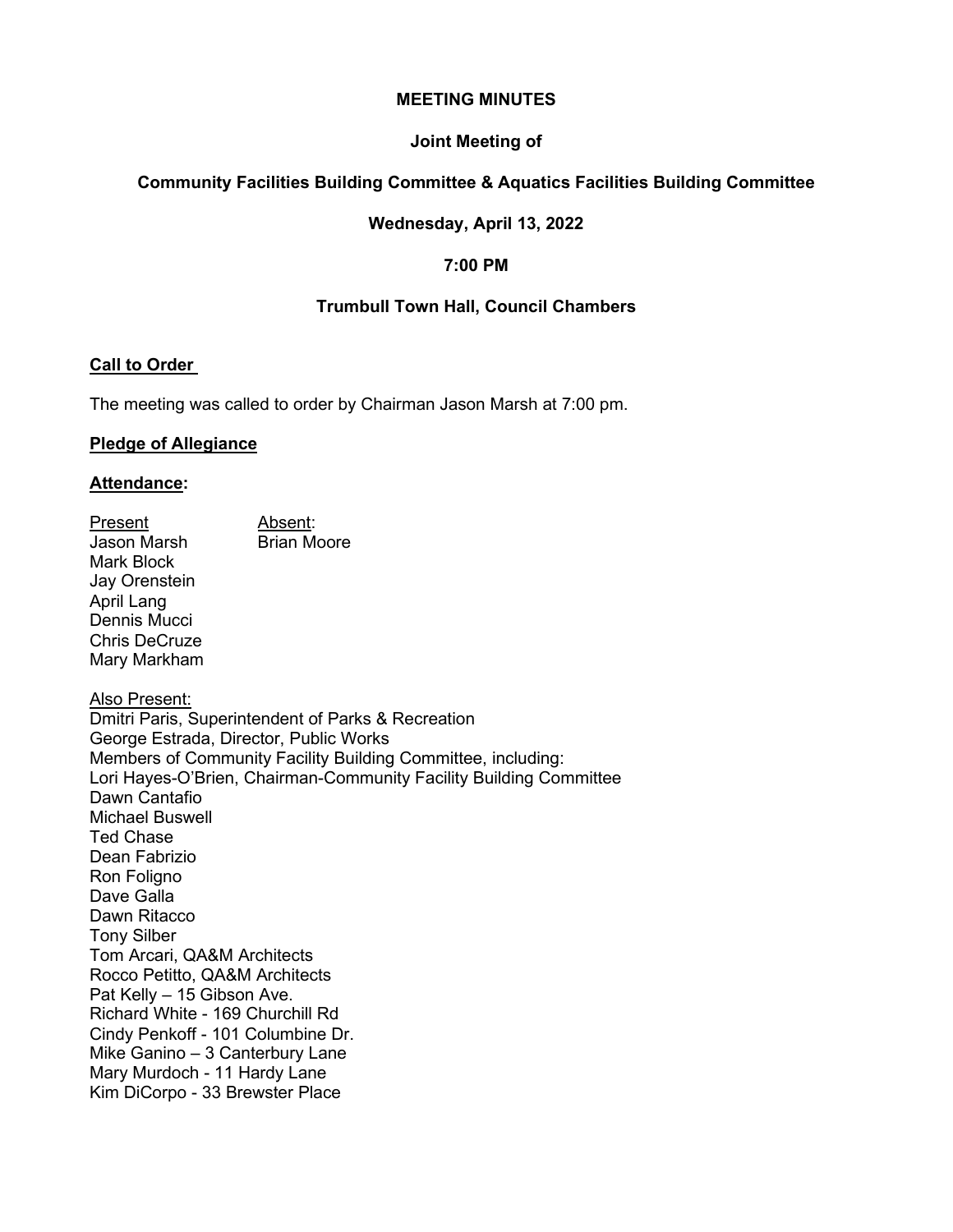## **Public Comment**

Pat Kelly – 15 Gibson Ave. Against the pool location and cost. She is not against the concept. Has contacted a lot of Hardy Lane residents who are not pleased about putting pool/community center in their neighborhood. Asked the committees to really listen to other people's opinions.

Richard White - 169 Churchill Rd.– Is a member of Land Acquisition Committee and is involved in mapping projects with Town. He fully supports community center/pool concept, but urges committee to get site selection correct. Don't make poor traffic planning decisions - focus on limiting traffic impact to neighborhood.

Cindy Penkoff - 101 Columbine Dr. – Cost of infrastructure is increasing and need to have consideration for neighbors. She spoke with 75 people in Hardy Lane neighborhood and most of them are against this project. Ms. Penkoff listed other locations to consider such as Huntington Ave. in Nichols which has 23 acres. Passed out the GIS for the Nichols location to committee.

Mike Ganino – 3 Canterbury Lane – Most seniors support new senior center and Veterans Facility, but need to take traffic patterns into consideration. Traffic congestion is heavy in mornings and afternoons.

Mary Murdoch - 11 Hardy Lane - Has been listening to meetings for a while. She lives on Hardy Land and loves the neighborhood as it is. Opposes the location for the community center and said it is completely disrupting her life. People moved to the area for specific reasons such as quiet and safety and they don't want that taken away. Also stated it is dangerous to cross Churchill Rd. because of heavy and fast-moving traffic.

Kim DeCorpo - 33 Brewster Place – Lives in house her grandfather built. Believes center would have a negative effect in the area. Has impact on watershed been considered? Feels duped because property was purchased to preserve the open space and now a community center is being considered for that location.

# **Approval of March 2, 2022 Meeting Minutes**

Moved by Mr. Block, seconded by Mr. Orenstein to approve the March 2, 2022 meeting minutes. **Vote:** 7-0-0

The meeting was held jointly with the Community Facilities Building Committee and a presentation by Tom Arcari and Rocco Petitto of QA&M Architects took place.

# **Discussion of Project – Tom Arcari and Rocco Petitto of QA&M Architects**

Ms. Hayes-O'Brien stated that both committees voted to explore project location on Hardy Lane. She stressed that no decisions have been made regarding Hardy Lane. Any decisions made will be decided at referendum. Asked everyone to stay focused on presentation at hand.

### **Tom Acari – QA&M Architects, Farmington**

The firm is involved in studying new senior center for town--this is their specialty. The trend is senior centers becoming community centers as programs are all complementary. Mr. Arcari met with Michelle Jacob, Director of Trumbull Senior Center, to discuss their programs and human services programing, met with Dmitri Paris regarding parks and recreation administration potentially moving to community center to oversee operations. Also met with Jason Marsh, Chairman of Aquatics Building